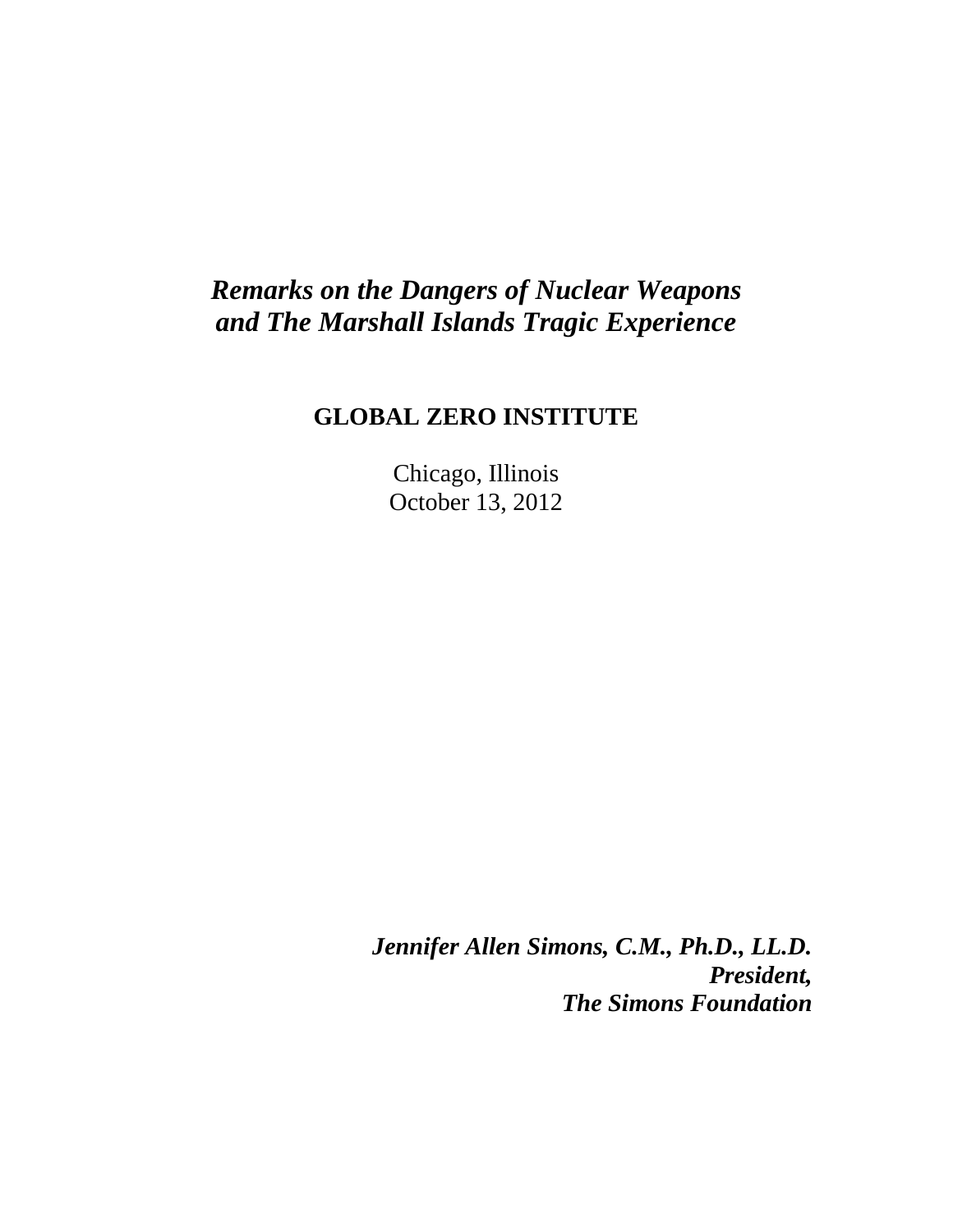Thank you very much. It was a pleasure to meet you last night and to be here at this Global Zero Institute, and, as well, to be invited to address you on the dangers of nuclear weapons.

Your presence here gives me hope that we can return the issue of nuclear disarmament to the prominence it deserves. It is extremely satisfying to know that you are ready and willing to engage your minds and energies – and to breathe new life into - what I believe is - the most critical issue of our time.

Like you, I was a University student when I began to work for a nuclear weapon-free world. In the early 1980s - during the Reagan build-up of nuclear weapons - I marched with students and professors from my university. Even without the tools of Twitter and Facebook, over one hundred thousand participated in our first march in Vancouver. These marches, which took place in many parts of the world – one million in New York, one million at The Hague, three million in Europe to name some – were effective forms of protest and played a large part in the desire of Gorbachev and Reagan to eliminate nuclear weapons.

Our task is to find a way to bring people to the streets again to protest, first of all, the dangers of living in a world with of nuclear weapons; and secondly of their inhumane nature, as indiscriminate weapons of mass destruction.

I was in graduate school when my daughter began having nightmares about nuclear war so I decided it was necessary to *do more* than just march as a form of protest. And, in l985, I established The Simons Foundation with a mandate to work against the negative effects of technology - specifically to work for the elimination of nuclear weapons.

It is past time to *wake up* America to the reality of nuclear dangers – to the reality of what a nuclear weapon is; to the reality that we are threatened every day of our lives by the possibility of a devastating nuclear accident; of an accidental or malicious launch of nuclear weapons; or of their acquisition by terrorists; and the potential for a catastrophe of a magnitude *far* greater than the 9/11 terrorist attack.

It is essential that people understand *why* nuclear weapons should be eliminated – not just because they are redundant Cold War weapons but because *their very existence* poses great danger to humans. This is our task – to educate the public on the nature of these armaments. And it is quite a challenge!

The technology for fighting war has become so sophisticated that one person, safe from harm himself, has the ability to kill hundreds. Or in the case of the nuclear warrior in the secret underground missile silos with their weapons – millions - with absolutely *no connection to the result* of his actions.

The abstract nature of this kind of war breeds alienation so that these individuals can with no moral reservations or reflection - kill with impunity. It is, therefore, easy to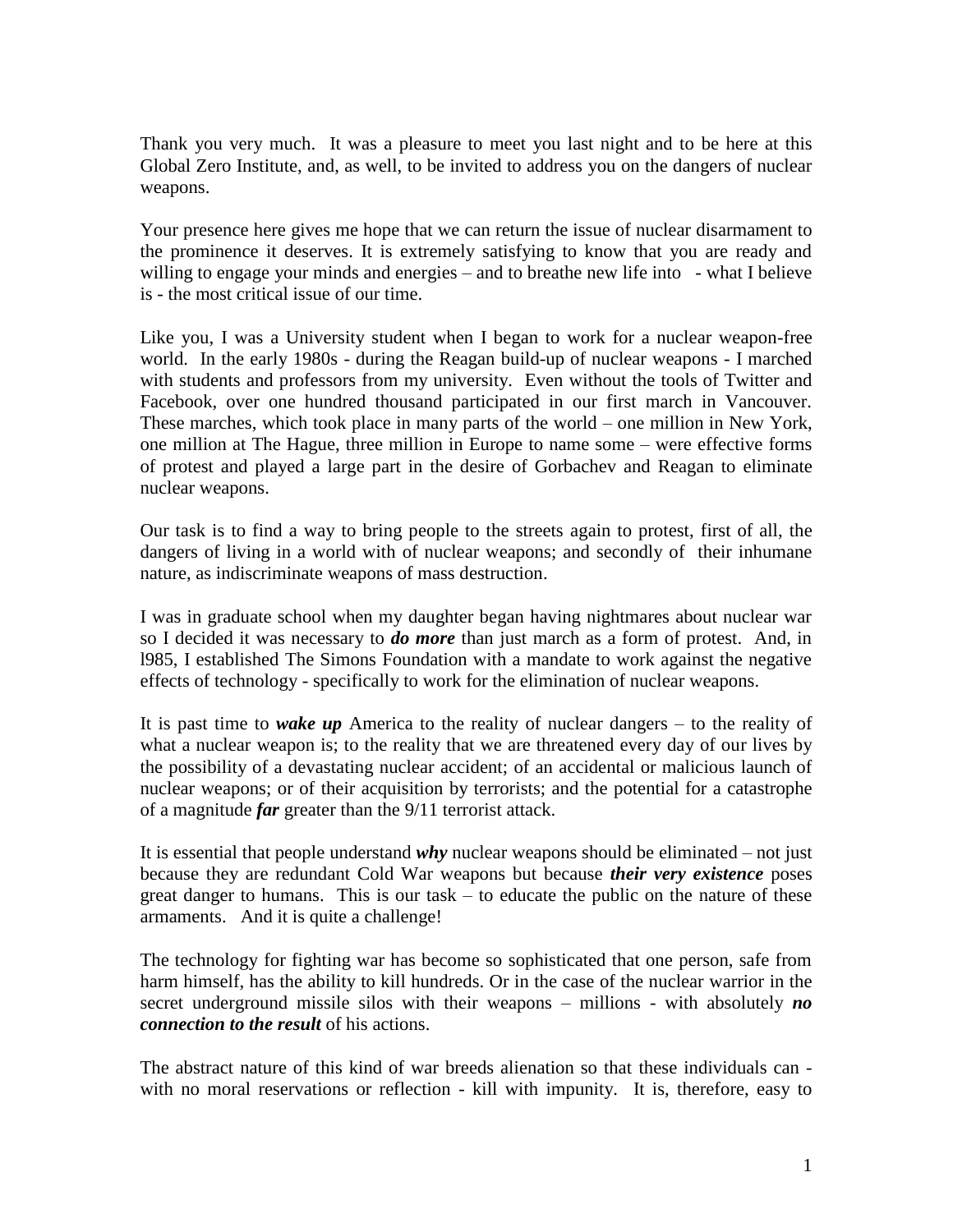understand then why the general public appears to pay little regard to these issues – why the potential for mass killing and the possibility of committing genocide – or of becoming a victim - does not resonate in the public realm.

It very important the educate people about what a nuclear weapon actually is and does. Nuclear weapons ought not to be viewed as in the same class as conventional weapons. The late Hans Morgenthau, - Professor of Political Science at the University of Chicago and at City University New York - warned that it is a fallacy to think conventionally about nuclear weapons.

Weapons of war prior to Hiroshima, he said, were tools of engagement between two warring parties after which one would be defeated and the other emerge the winner - "a rational relationship between a means, an instrument and an end." In his view, to refer to nuclear instruments and their utilization as weapons of war is resorting to euphemisms. A nuclear device, he said, is not a weapon but "an instrument of unlimited, universal destruction"; nuclear war is not war, but - to quote him, "suicide and genocide…. a selfdefeating absurdity".  $\frac{1}{1}$ 

The world has been sleepwalking through the many warning signs which "were consistently ignored"; and we are now in the situation, where technologies of mass destruction are rapidly becoming more accessible. And we are in the position in which one group - either state or terrorist - can destroy the life of all on this planet.<sup>2</sup>

It is difficult for the human mind to grasp this. Jonathan Schell, in *The Fate of the Earth,*  writes that it is anathema to conceive of one's own death.

Robert Jay Lifton, psychiatrist and specialist in issues of weapons of mass destruction, explains the phenomenon as "*psychic numbing."*

All of us here in this room - I imagine - have been born into this post-World War II highly technologicalized and militarized society and culture. Yet people have *not* always lived in such a state. The world changed dramatically after the development and use of the atomic bomb in 1945. The pre-World War II *industrial society* was transformed into a *military* industrial society, in which the military establishment and arms industry became the primary economic driving force – thus underpinning society and culture.

We have entered a new age of Cyber Warfare with the danger *of cyber attacks* and the danger of *cyber failure.* We are seeing a growing community of Internet hackers - both individuals and representatives of states – on a regular basis - attempting to penetrate the

 $\overline{a}$ 

<sup>&</sup>lt;sup>1</sup> Hans J. Morgenthau, "The Fallacy of Thinking Conventionally About Nuclear Weapons", *Arms Control and Technological Innovation,* ed. David Carlton & Carlo Schaerf, 1977, 2pp. 255

<sup>2</sup> *Stanley I. Greenspan & Stuart Shanker, "The First Idea, 2004, 426-7.*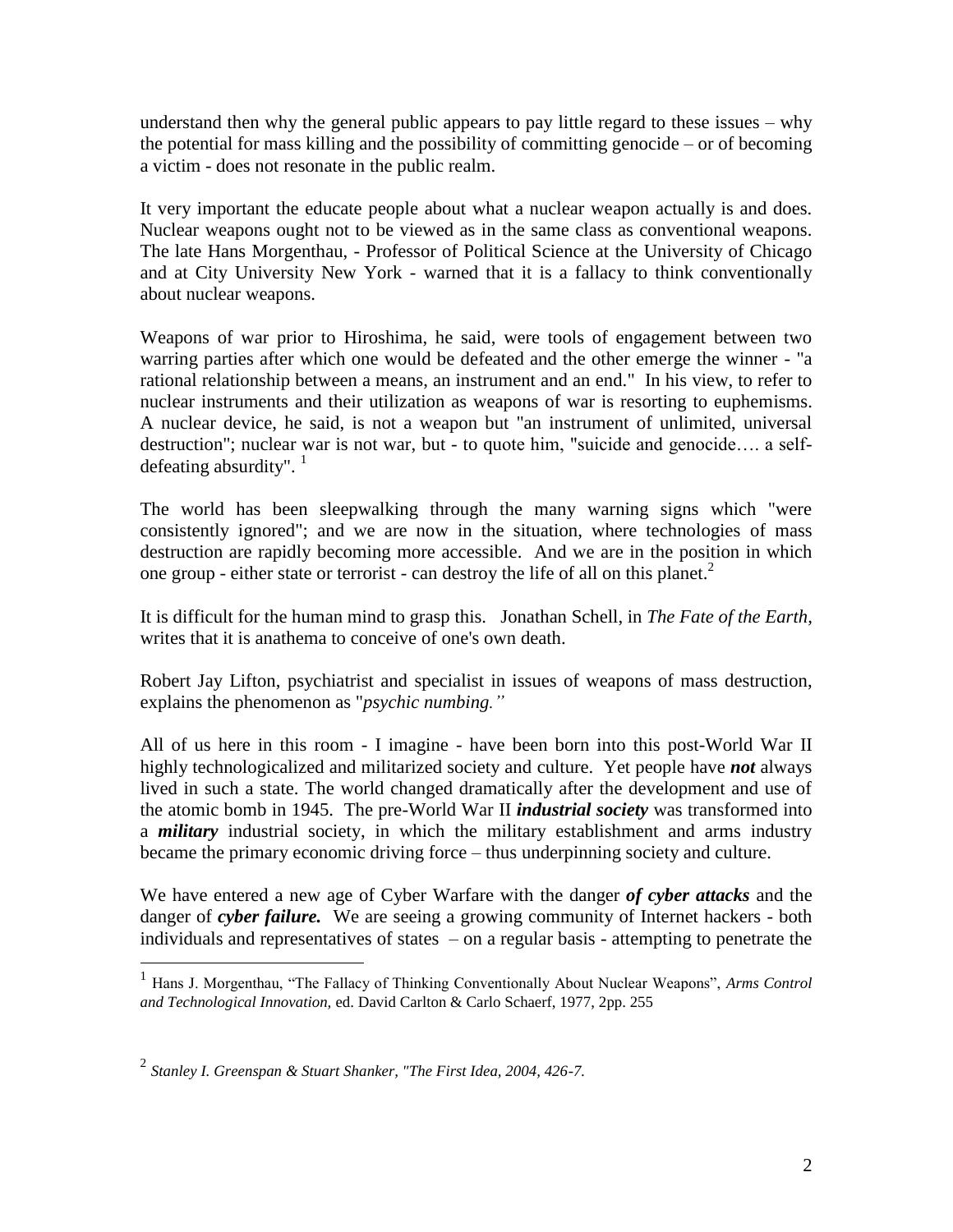Pentagon and the nuclear weapons command and control systems - *an extremely dangerous and frightening situation* - because the command and control system is highly automated.

We are fortunate – and it is perhaps miraculous - that we have survived until now without a nuclear catastrophe.

We are engaged in an ever-ascending upward spiral of research, development, manufacture and deployment of high tech weapons, which are exceedingly dangerous to humanity. And we are so psychologically conditioned to accept the *status quo* that it is very difficult to *even* imagine a safer world – a world not bristling with this dangerous weaponry.

The current United States military budget – which stands at more than half the combined military budgets of the rest of the world – is higher than during the Cold War. The United States nuclear weapons budget is twenty percent higher than in the 1980s – the Reagan era of massive build-up of nuclear arsenals.

Nuclear weapons have become an *accepted weapon* – and in fact considered by many – *an essential weapon –* in these huge military arsenals.

The nuclear weapon states have legally committed to elimination of their weapons. Yet in the last few years, the nuclear weapons states - *including the United States –* have been *upgrading* their arsenals.

Americans have never known their country's true nuclear history – the true history of the United States use of nuclear weapons; of the bombings of Hiroshima and Nagasaki, and of the 67 nuclear bomb tests on the Marshall Islands.

I will tell you about the fate of the Marshall Islanders:

In March of this year, the United Nations Human Rights Council sent a Special Rapporteur to the Marshall Islands on a fact-finding mission on *human rights issues,*  associated with the 67 nuclear tests, between 1946 and1958, conducted there by the United States.

He found the people living like nomads and suffering long-term health effects. And urged "the country's government, the United States and the international community to find effective redress to the affected population."<sup>3</sup>

Since 1954, the people of the Marshall Islands have engaged in "a lifelong battle for their health and a safe environment." The radioactive fallout destroyed the lives of many – with deaths from leukaemia, brain tumours, thyroid and other forms of fatal cancers. Their food sources were destroyed – staple crops, like arrowroot, disappeared

 3 *www.2.ohchr.org/english/issues/environment/waste/index.htm*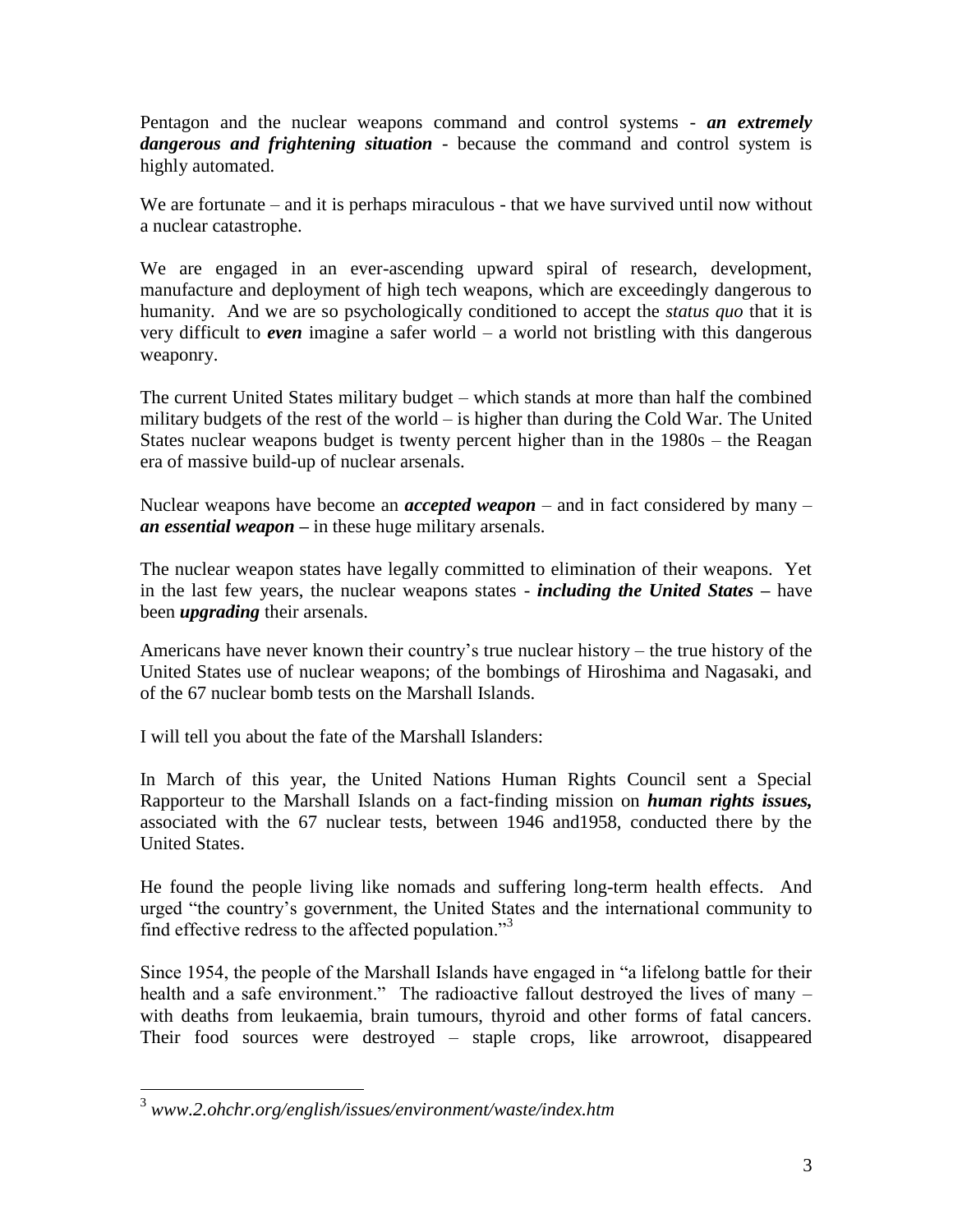completely; the fish were radio-active and instantly caused blisters, terrible stomach problems and nausea.

The radioactive fallout from the nuclear testing has affected the health of three generations so far – and has definitely jeopardized the lives of future generations. The consequences have been the inability to reproduce, and the birth of severely deformed babies – entities - because in many cases they do not resemble human forms. There were no words in the Islanders language to describe these "monster" babies – some with two heads – so they described them as "octopuses," "apples," "turtles" and "jellyfish babies" who lived for a day or two - with no bones and transparent – their brains and beating hearts visible.

Their experience provides an understanding of what life would be like for any survivors of any catastrophic incident involving nuclear weapons. And we much prevent a fate, like that of the Marshall Islanders, from ever happening again.

We are at risk because of the continued existence of nuclear weapons on hair-trigger alert and targeted for immediate launch. We are at risk from nuclear accidents, from an accidental or mistaken launch; and from inadequate command/control and warning systems. We are at risk from the acquisition of nuclear weapons, and their use by nonstate terrorists because of the inadequate security for fissile materials and warheads. And we are at risk from proliferation of nuclear weapons.

However, there is some good news!

The number of nuclear weapons has more than halved since the 1980s. Though this is hardly good news! Because the some 19,000 nuclear weapons that remain, combined, have the destructive capability of approximately one hundred and fifty-thousand (150,000) Hiroshima bombs.

But the numbers do continue to come down. President Obama appears to be following through on the commitment he made, in his Prague speech, to the worldwide elimination of nuclear weapons. He is currently considering a moderate reduction of the U.S. arsenal. And if he is re-elected we can assume he will act on this.

This does not mean that we can sit back and believe we are on the way to zero. For one thing, cutting to say, 1000 U.S. weapons, with a number in reserve, combined with the arsenals of Russia, China, the United Kingdom, France, Israel, Pakistan and India, are still enough to incinerate us all.

I am ever the optimist and hope that if re-elected for a second term, President Obama takes his constitutional right – his Presidential Nuclear Initiative - and like George H.W. Bush in the 1990s - makes deep cuts the nuclear arsenal. As President, he does have the right under the Constitution to make these cuts. He does not require Congressional approval.